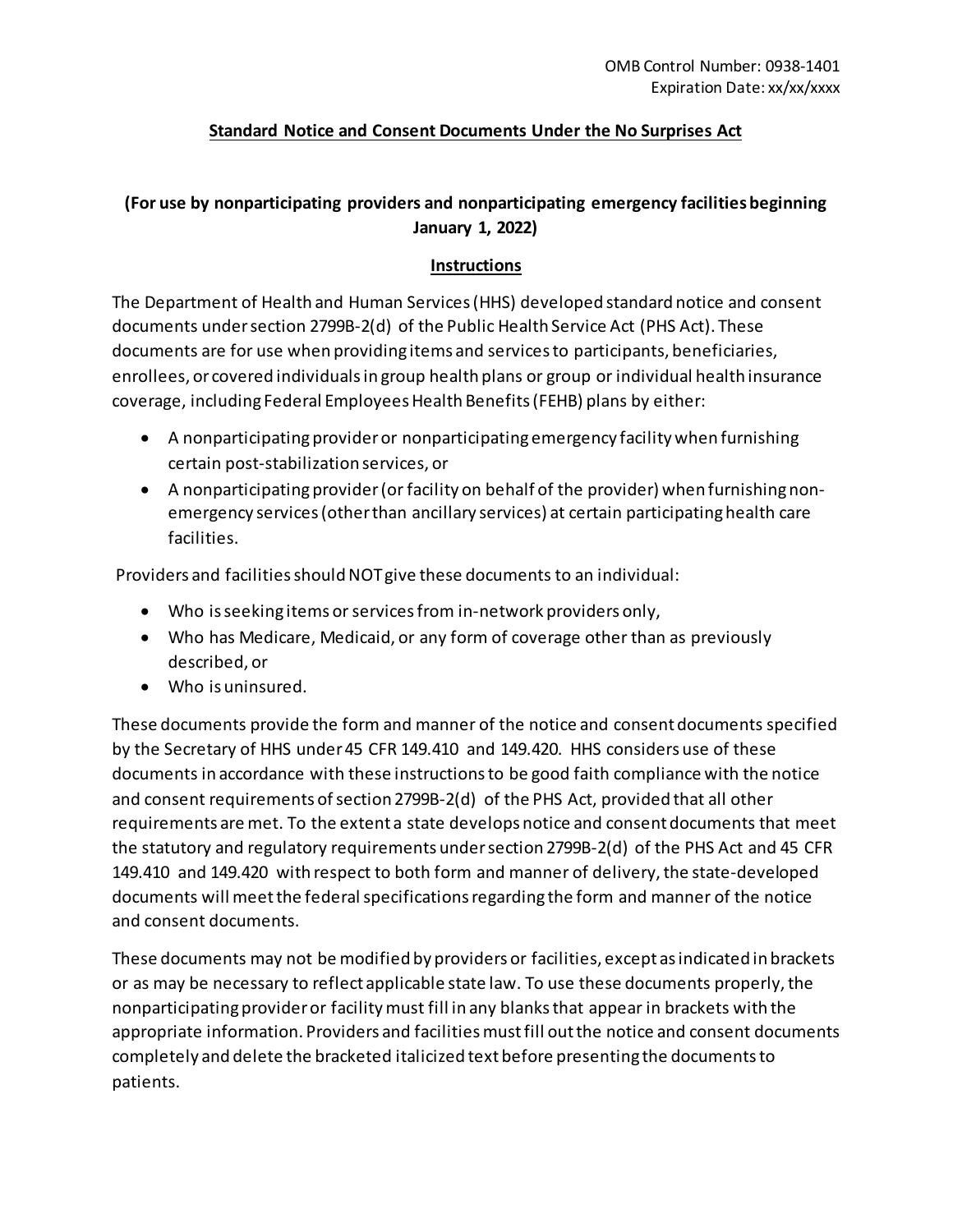In particular, providers and facilities must fill in the blanks in the "Estimate of what you could pay" section and the "More details about your total cost estimate" section before presenting the documents to patients.

The standard notice and consent documents must be given physically separate from and not attached to or incorporated into any other documents. The documents must not be hidden or included among other forms, and a representative of the provider or facility must be physically present or available by phone to explain the documents and estimates to the individual, and answer any questions, as necessary. The documents must meet applicable language access requirements, as specified in 45 CFR 149.420. The provider or facility is responsible for translating these documents or providing a qualified interpreter, as applicable, when necessary to meet those requirements. The standard notice must be provided on paper, or, when feasible, electronically, if selected by the individual or authorized representative. The individual or authorized representative must be provided with a copy of the signed consent document inperson, by mail or via email, as selected by the individual or authorized representative.

If an individual makes an appointment for the relevant items or services at least 72 hours before the date that the items and services are to be furnished, these notice and consent documents must be provided to the individual, or the individual's authorized representative, at least 72 hours before the date that the items and services are to be furnished. If the individual makes an appointment for the relevant items or services within 72 hours of the date the items and services are to be furnished, these notice and consent documents must be provided to the individual, or the individual's authorized representative, on the day the appointment is scheduled. In a situation where an individual is provided the notice and consent documents on the day the items or services are to be furnished, including for post-stabilization services, the documents must be provided no later than 3 hours prior to furnishing the relevant items or services.

**NOTE**: The information provided in these instructions is intended to be only a general informal summary of technical legal standards. It is not intended to take the place of the statutes, regulations, or formal policy guidance upon which it is based. Refer to the applicable statutes, regulations, and other interpretive materials for complete and current information.

### **DO NOT INCLUDE THESE INSTRUCTIONS WITH THE STANDARD NOTICE AND CONSENT DOCUMENTS GIVEN TO PATIENTS**.

#### **Paperwork Reduction Act Statement**

According to the Paperwork Reduction Act of 1995, no persons are required to respond to a collection of information unless it displays a valid Office of Management and Budget (OMB) control number. The valid OMB control number for this information collection is 0938-1401. The time required to complete this information collection is estimated to average 1.3 hours per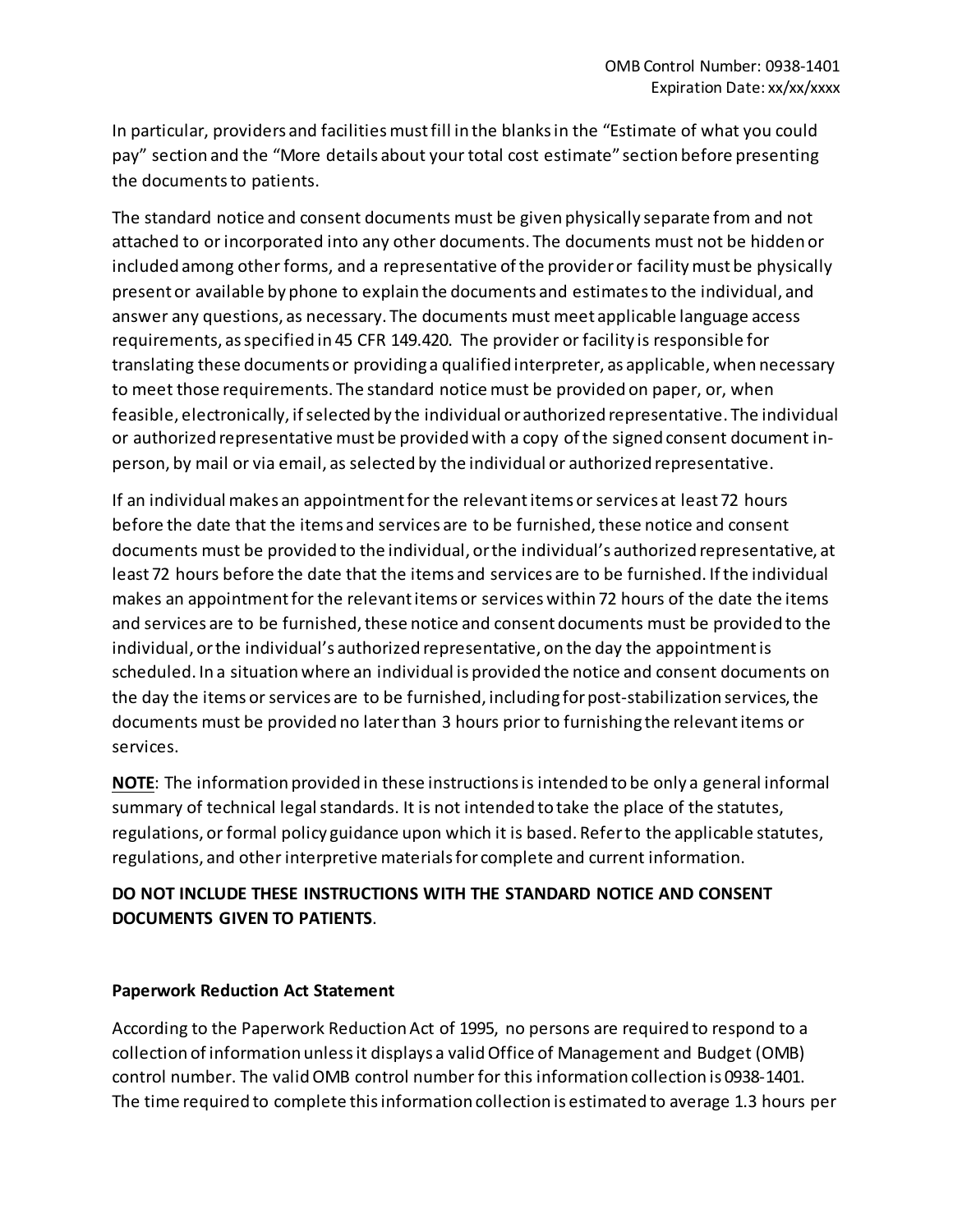response, including the time to review instructions, search existing data resources, gather the data needed, and complete and review the information collection. If you have comments concerning the accuracy of the time estimate(s) or suggestions for improving this form, please write to: CMS, 7500 Security Boulevard, Attn: PRA Reports Clearance Officer, Mail Stop C4-26- 05, Baltimore, Maryland 21244-1850.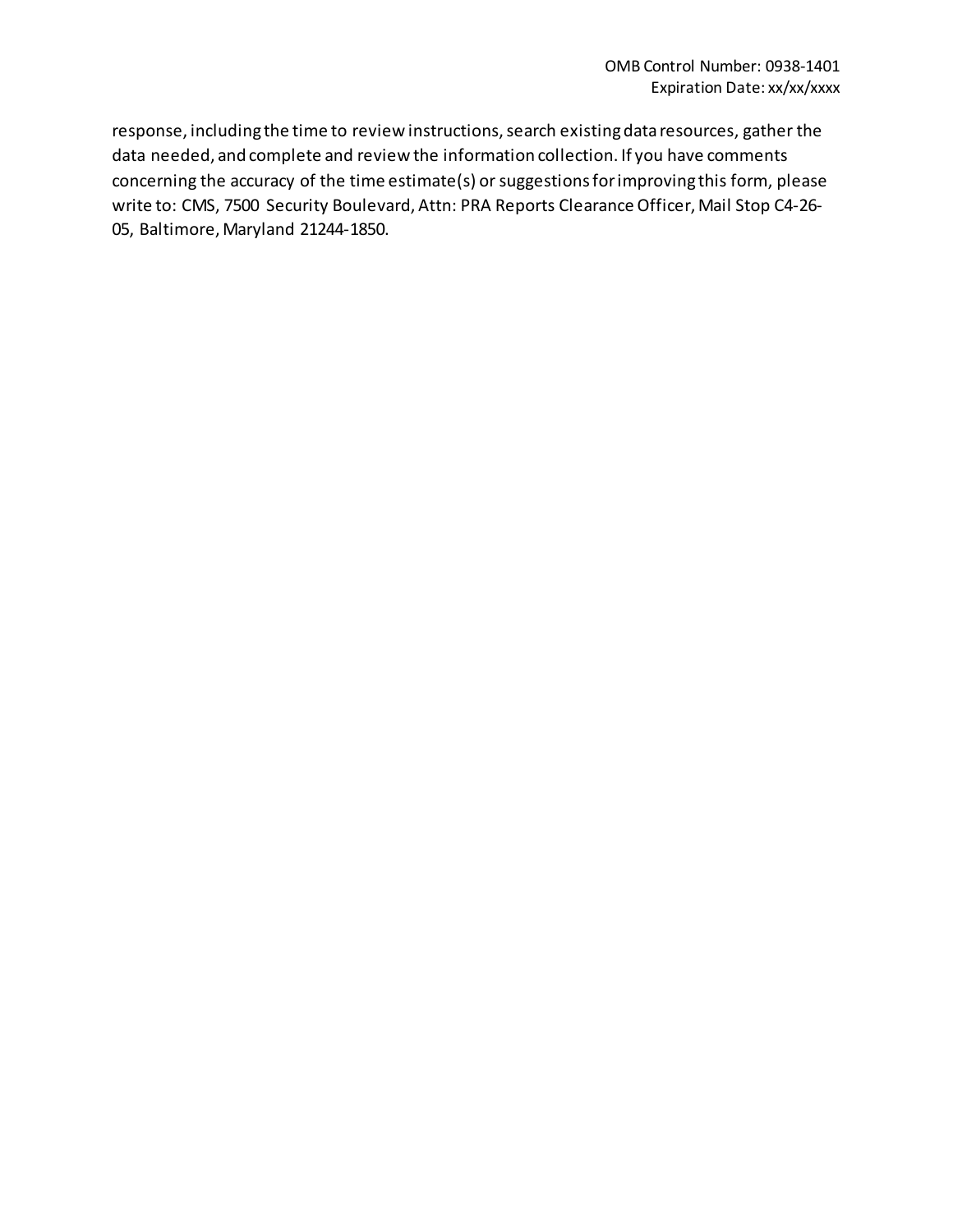# **Surprise Billing Protection Form**

# **This document describes your protections against unexpected medical bills. It also asks if you'd like to give up those protections and pay more for out-ofnetwork care.**

IMPORTANT: You aren't required to sign this form and shouldn't sign it if you didn't have a choice of health care provider before scheduling care. You can choose to get care from a provider or facility in your health plan's network, which may cost you less.

If you'd like assistance with this document, ask your provider or a patient advocate. Take a picture and/or keep a copy of this form for your records.

You're getting this notice because this provider or facility isn't in your health plan's network and is considered out-of-network. This means the provider or facility doesn't have an agreement with your plan to provide services. **Getting care from this provider or facility will likely cost you more.**

**\_\_\_\_\_\_\_\_\_\_\_\_\_\_\_\_\_\_\_\_\_\_\_\_\_\_\_\_\_\_\_\_\_\_\_\_\_\_\_\_\_\_\_\_\_\_\_\_\_\_\_\_\_\_\_\_\_\_\_\_\_\_\_\_\_\_\_\_\_\_\_\_\_\_**

If your plan covers the item or service you're getting, federal law protects you from higher bills when:

- You're getting emergency care from an out-of-network provider or facility, or
- An out-of-network provider is treating you at an in-network hospital or ambulatory surgical center without getting your consent to receive a higher bill.

Ask your health care provider or patient advocate if you're not sure if these protections apply to you.

If you sign this form, be aware that you may pay more because:

- You're giving up your legal protections from higher bills.
- You may owe the full costs billed for the items and services you get.
- Your health plan might not count any of the amount you pay towards your deductible and outof-pocket limit. Contact your health plan for more information.

Before deciding whether to sign this form, you can contact your health plan to find an in-network provider or facility. If there isn't one, you can also ask your health plan if they can work out an agreement with this provider or facility (or another one) to lower your costs.

See the next page for your cost estimate.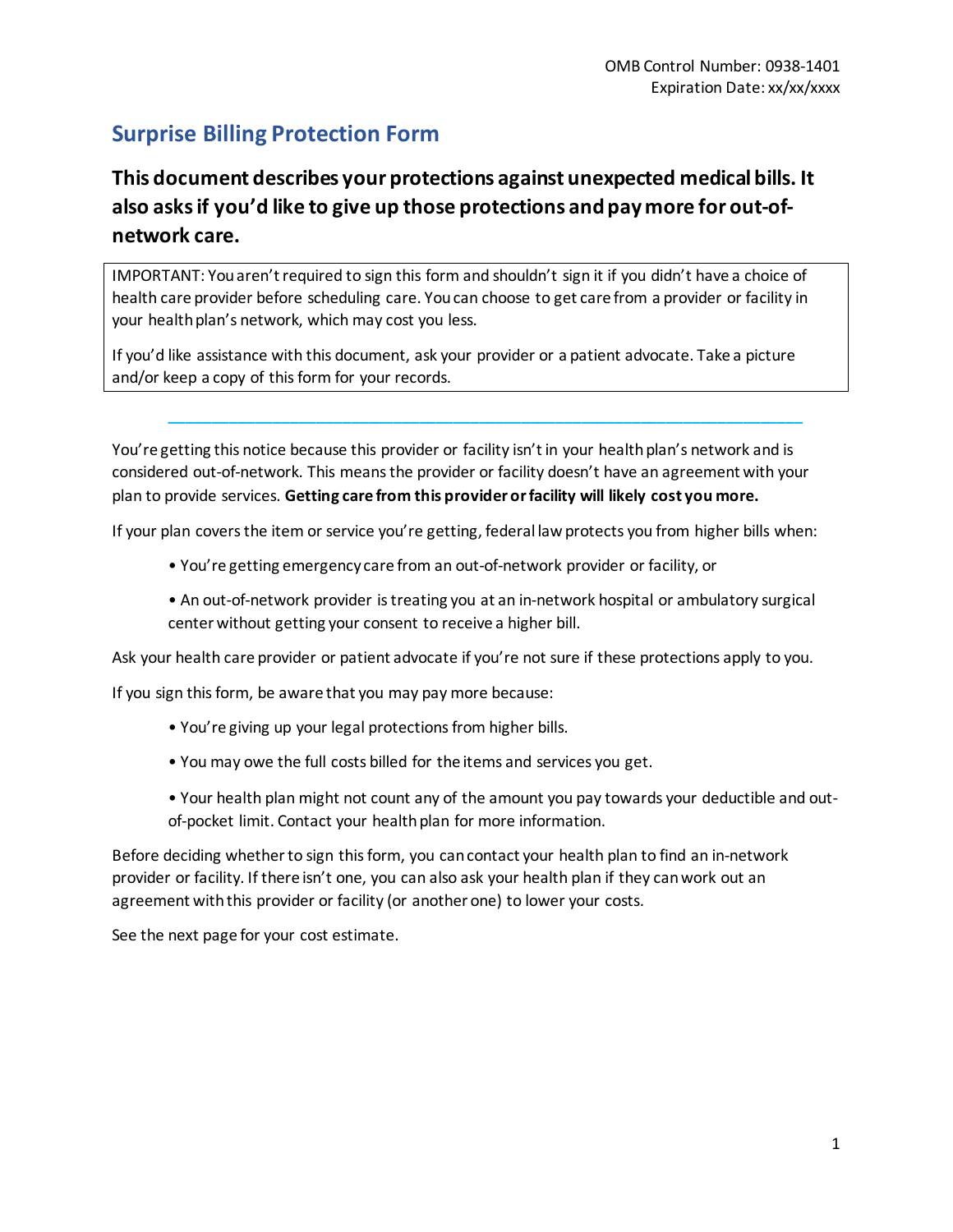## **Estimate of what you could pay if you give up your protections**

| Patient name:                                        |  |  |  |  |
|------------------------------------------------------|--|--|--|--|
| Out-of-network provider(s) or facility name:         |  |  |  |  |
|                                                      |  |  |  |  |
|                                                      |  |  |  |  |
| Total cost estimate of what you may be asked to pay: |  |  |  |  |

►**Review your detailed estimate**. See Page 4 for a cost estimate for each item or service you'll get.

►**Call your health plan**. Your plan may have better information about how much you'll be asked to pay. You also can ask about what's covered under your plan and your provider options.

#### ►**Questions about this notice and estimate?**Contact

►Questions about your rights? Contact 1-800-985-3059

#### **Prior authorizationor other care management limitations**

Except in an emergency, your health plan may require prior authorization (or other limitations) for certain items and services. This means you may need your plan's approval that it will cover the items or services before you can get them. If your plan requires prior authorization, ask them what information they need for you to get coverage.

#### **Understanding your options**

You can get the items or services described in this notice from the following providers who are innetwork with your health plan:

#### **More information about your rights and protections**

Visit www.cms.gov/nosurprises/consumers for more information about your rights under federal law.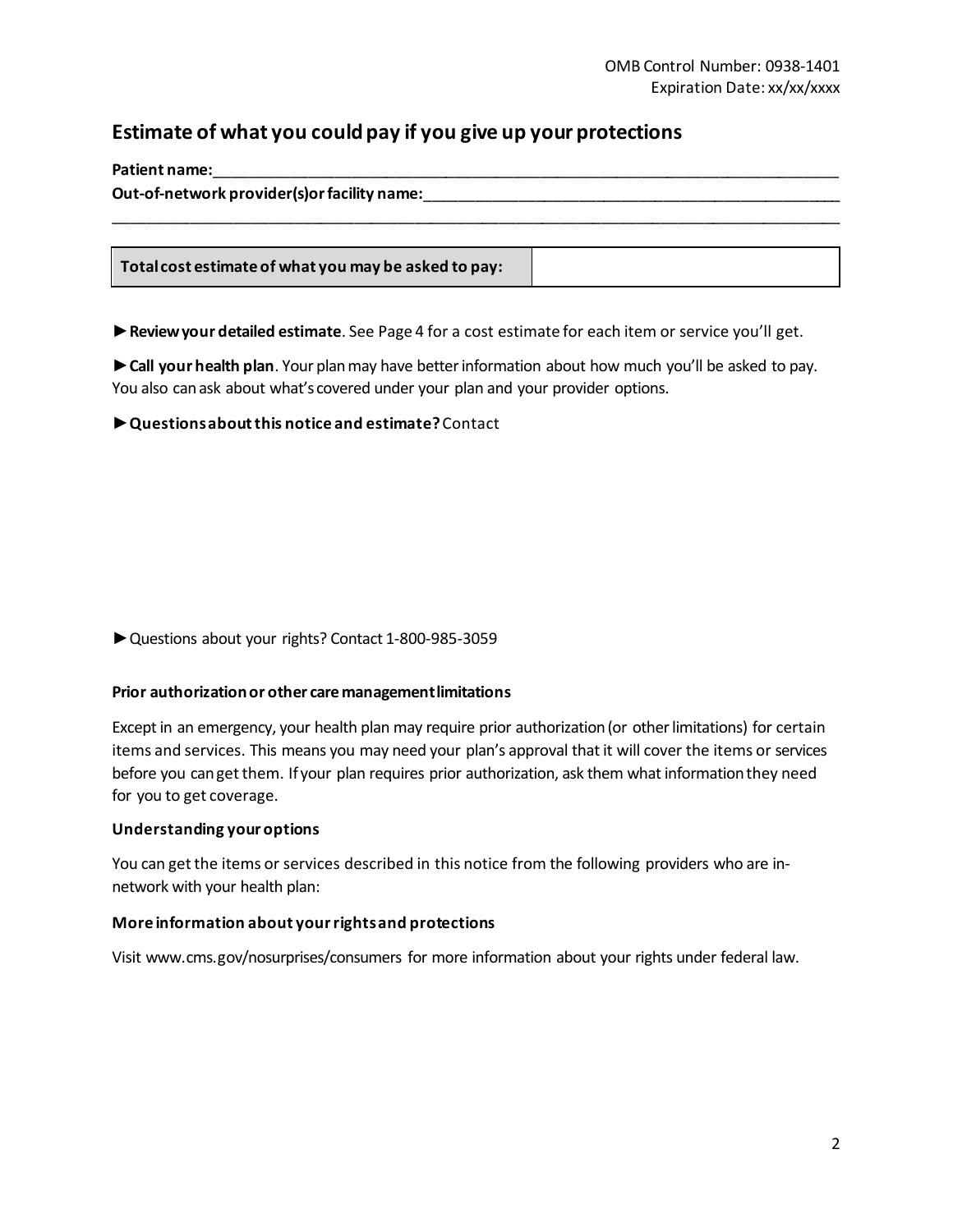## **By signing, I understand that I'm giving up my federal consumer protections and may have to pay more for out-of-network care.**

With my signature, I'm agreeing to get the items or services from (select all that apply):

☐

With my signature, I acknowledge that I'm consenting of my own free will and I'm not being coerced or pressured. I also acknowledge that:

• I'mgiving up some consumer billing protections under federal law.

• I mayhave to pay the full chargesfor these items and services, or have to pay additional out-ofnetwork cost-sharing under my health plan.

• I was given a written notice on that explained my provider or facility isn't in my health plan's network, described the estimated cost of each service, and disclosed what I may owe if I agree to be treated by this provider or facility.

• I got the notice either on paper or electronically, consistent with my choice.

• I fully and completely understand that some or all of the amounts I pay might not count toward my health plan's deductible or out-of-pocket limit.

• I canend this agreement by notifying the provider or facility in writing before getting services.

**IMPORTANT: You don't have to sign this form. Ifyou don't sign, this provider or facility might not treat you, but you can choose to get care from a provider or facility that'sin your health plan's network.**

| or                         |                                                  |  |  |  |
|----------------------------|--------------------------------------------------|--|--|--|
| Patient's signature        | Guardian/authorized representative's signature   |  |  |  |
| Print name of patient      | Print name of guardian/authorized representative |  |  |  |
| Date and time of signature | Date and time of signature                       |  |  |  |

#### **Take a picture and/or keep a copy of this form.**

**It contains important information about your rights and protections.**